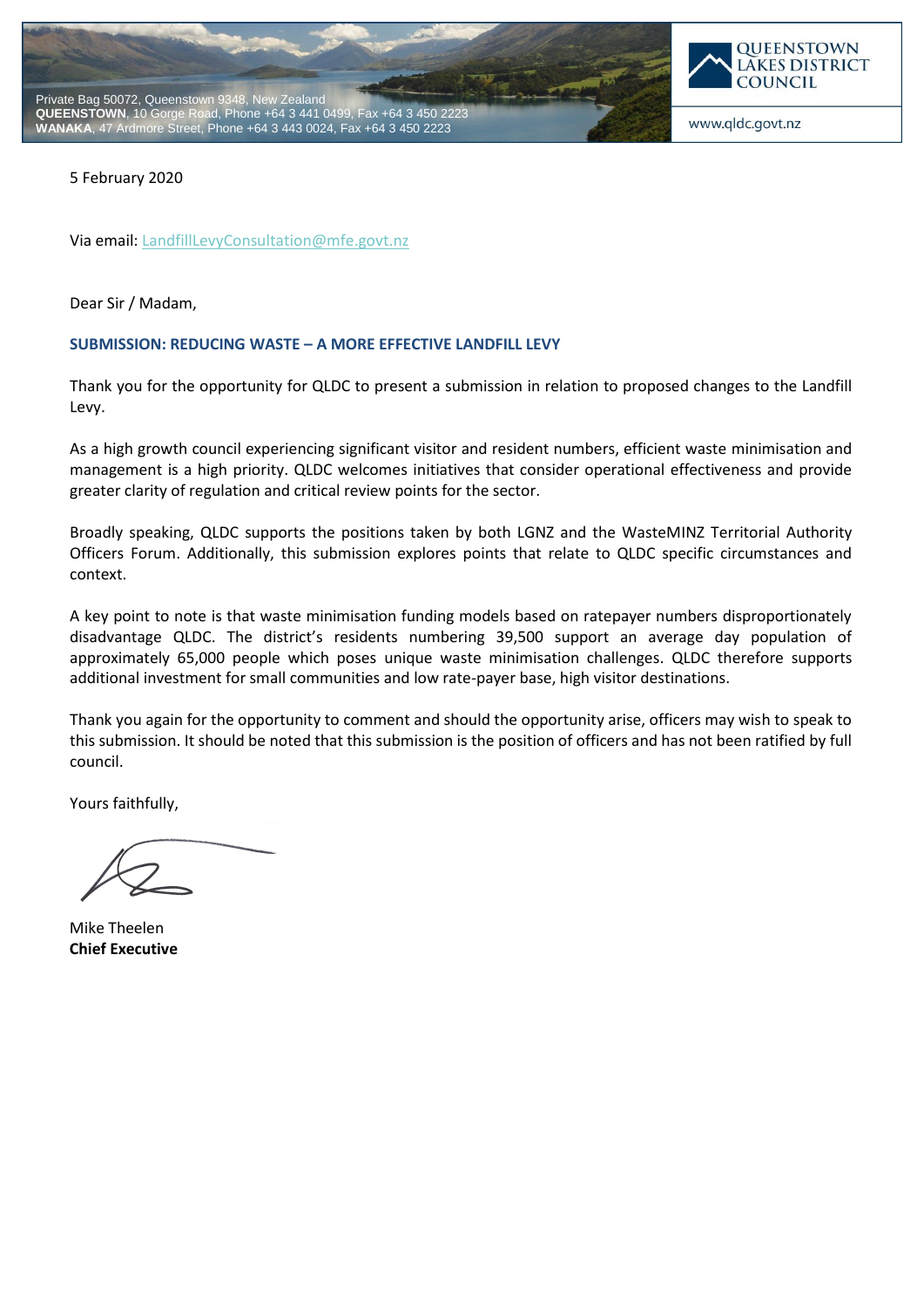## **1.0 IN ALIGNMENT WITH THE WASTEMINZ TERRITORIAL AUTHORITY OFFICERS FORUM AND LGNZ**

- 1.1 QLDC believes that there must be consistent regulation, compliance and monitoring of farm dumps and cleanfills with a view to phase out farm dumping as an acceptable practice.
	- 1.1.1 There is a lack of data available on both cleanfills and farm dumps, currently allowing only a limited understanding of the scale of these sites and the effects on the wider environment.
	- 1.1.2 Consideration must be made for a levy to be imposed on farm dumps once a programme of works is implemented to gain a clear understanding of the number and compliance status of these sites. This is preferable to excluding them from the levy completely.
	- 1.1.3 The exemption for farm dumps from the levy system may result in these disposal facilities becoming an avenue to bypass more controlled disposal methods.
- 1.2 The development of a levy investment plan is welcomed by QLDC as a clear, transparent and equitable tool signalling the relationship between the increase in charges and the allocation of funds over the long term.
	- 1.2.1 The proposed levy implementation must be developed in conjunction with an investment plan that prioritises re-think, re-design, reduce, reuse solutions over recovery and recycling activities as solutions to minimising waste.
	- 1.2.2 Increases to the landfill levy must align with council long-term plan processes to allow for effective planning. This is particularly pertinent in high population growth areas such as the Queenstown Lakes District where forecast population and visitor growth has significant impact on the provision of services and assets.
	- 1.2.3 Council long-term planning and Ministry alignment will support councils to be proactive in their waste minimisation priorities.
	- 1.2.4 Community led, local solutions are a vital to achieving waste minimisation goals. However, QLDC requests clear direction from central government on steps being taken to assist manufacturers and suppliers support the same goal. This includes detailed analysis and investment in developing a circular economy for NZ.
	- 1.2.5 This should ensure that products are designed for the longest use possible, can be easily repaired, remanufactured or recycled, or used, composted and the nutrients returned to our soils. Any proposed levy investment plan needs to prioritise funding allocations towards the top of the waste hierarchy. This requires the elements of waste hierarchy to be more strongly embedded in all the decision making processes of the Waste Minimisation Act.
- 1.3 QLDC agrees that a robust, ongoing programme of research and analysis of behavioural change is required as an integral part of the levy investment plan.
	- 1.3.1 It is vital to identify the behavioural changes that impact the reduction of waste and the scale of that impact. Partnering this with a focus on the barriers to behavioural change and how to overcome these is a key part of wider waste minimisation goals.
	- 1.3.2 Improved data will help inform effectiveness of a wider approach to waste minimisation including behavioural change initiatives. Data is currently focussed on waste activities further down the waste hierarchy. Developing data and measures to support outcomes focussed at the top of the waste hierarchy will in turn guide investment into activities supporting top of the waste hierarchy solutions.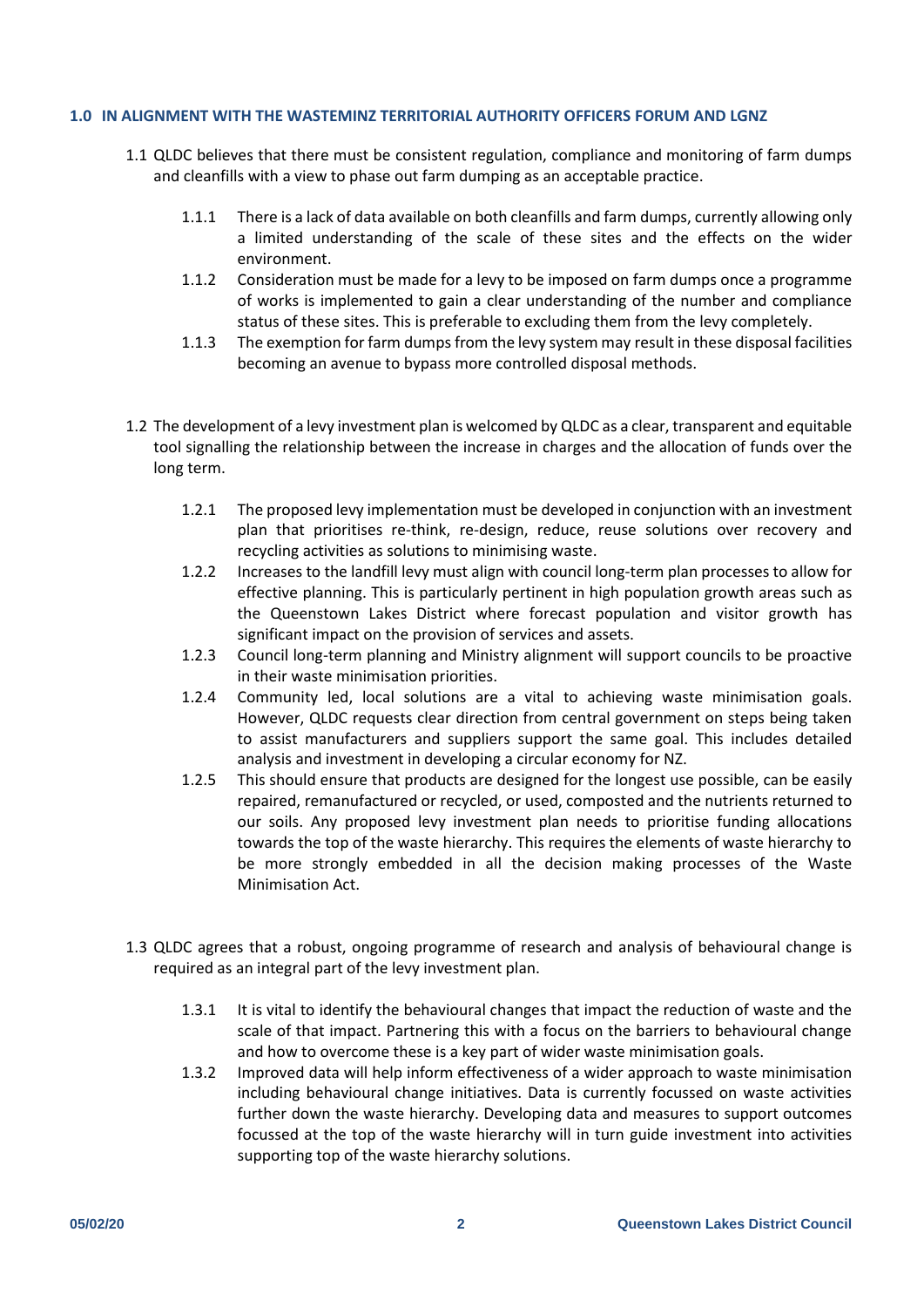## **2.0 QUEENSTOWN LAKES DISTRICT FOCUS**

- 2.1 QLDC strongly opposes the phase-in option to increase the rate for municipal landfills before expanding to additional sites – Option A.
	- 2.1.1 The time period for increases to the levies for municipal landfills, which is set for July 2020 under proposed option A leaves very little time to include these increases into council budgets.
	- 2.1.2 Option A provides no timeframe for the research and implementation of waste minimisation changes, behavioural or otherwise, which may translate into increases in levy avoidance behaviour as no opportunities for waste minimisation will have been provided.
	- 2.1.3 A longer lead in would allow for collaboration between territorial authorities to gather baseline data of illegal dumping activity. This will enable a more accurate measure of impacts associated with increases in landfill fees.
- 2.2 QLDC welcomes a first step towards defining levy increases up to 2023 in the proposed phase-in options, however planned and progressive increases to the levy beyond 2023 need to be signalled.
	- 2.2.1 QLDC agrees with the expansion of the landfill levy to include construction and demolition landfills as this waste stream is of significance to the district as a high growth area. QLDC wishes to underline a desire to see investment in diversion and reprocessing infrastructure in the QLDC region.
	- 2.2.2 As recommended in Eunomia's 2017 research report and in accordance with LGNZ and the TAO Forum's adopted Waste Manifesto, the landfill levies must reach higher than the proposed \$60. The Eunomia research suggests that to change behaviour, divert waste from landfills, and make alternatives such as recycling, composting and reuse more competitive and trigger real reductions in waste disposal, the levy would need to reach \$140 per tonne.
- 2.3 QLDC is disproportionately affected by funding that is allocated on the basis of numbers of rate payers within a district. With Queenstown Lakes District hosting an average of approximately 25,000 visitors on a daily basis, increasing the resident population by 63%, QLDC supports additional investment for small communities and low rate-payer bases with high visitor numbers.
	- 2.3.1 The rate-payer base of many communities does not accurately reflect the funding support required for waste minimisation activities. Consideration should be given to the additional burden high visitor numbers to a district have on continued waste minimisation targets and funding should be allocated as such.
	- 2.3.2 The targeted investment in extensive networks of locally owned and operated resource recovery centres would provide local solutions, build community resilience and move NZ towards its circular economy goals.
	- 2.3.3 The levy investment plan needs to create greater flexibility for the Waste Minimisation Fund. The current co-funding requirement makes it very challenging for NGOs to access waste minimisation funds. Industry and commercial enterprises have access to wider resources to co-invest that NGOS don't. The community sector should be better supported to access these funds.